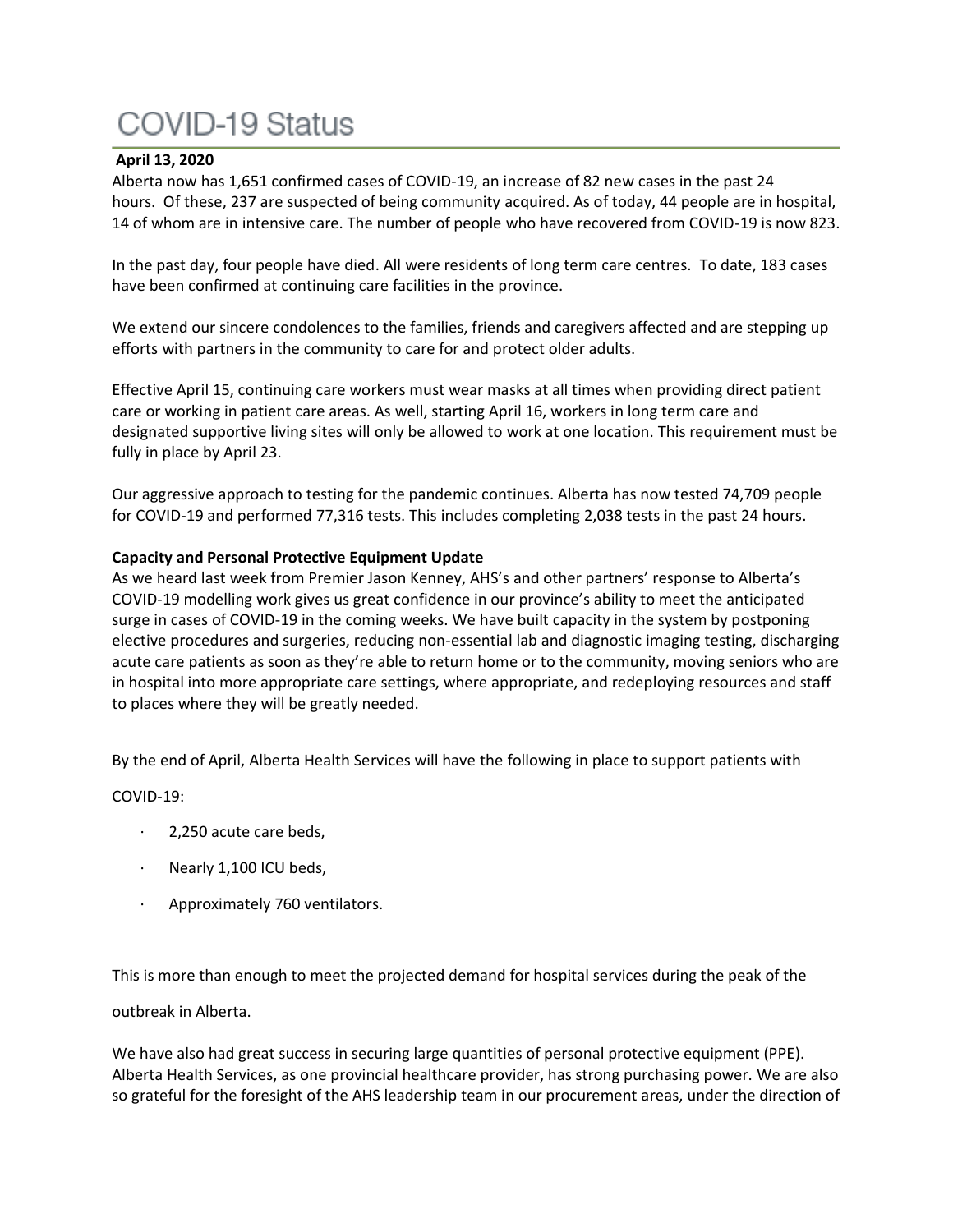Jitendra Prasad, AHS Chief Program Officer, Contracting, Procurement and Supply Management, for leveraging their expertise and relationships to ensure we have what we need to keep our teams safe and protected throughout this pandemic. We are also confident in our expected needs and supplies of ventilators to support the most severely ill patients. Should the data continue to trend as it has been, we feel we are in a good position to provide the care Albertans will need, while keeping our healthcare teams safe.

In addition to supplying our hospitals and healthcare centres, we also provide PPE supplies to physician offices, continuing care sites, seniors' lodges, pharmacists, midwives, emergency shelters and EMS teams across Alberta.

The [Government of Alberta announced today](https://www.alberta.ca/release.cfm?xID=700712B3EF0B4-BD47-9A6A-2D89FB5277F1E7CA) that PPE will be sent – including N95 and procedural

masks, gloves, goggles, and ventilators – to our fellow Canadians in Ontario, Quebec, and British

Columbia. We are able to keep Albertans safe and help other Canadian healthcare systems to take on

the challenges they face in managing COVID-19.

### **Changes in COVID-19 specimen collection recommendations**

Earlier today, Alberta Precision Laboratories (APL) provided updated recommendations for COVID-19 specimen collection and clarified instructions for the use of various types of swabs.

The standard practice for collecting COVID-19 samples had previously been to swab a patient's nose either a deep nasal swab or deeper nasopharyngeal (NP) swab. However, our provincial public health labs were finding variability in the quality of the samples coming in to the lab on the deep nasal swabs.

The lab has confirmed that a throat sample collected on the Aptima swabs we are using now is effective at detecting the virus. Going forward, swabbing the NP or the throat will now be the recommended standard, not the nose.

Instructions on proper collection techniques, and the swabs that are most appropriate for various sites are available [here.](https://www.albertahealthservices.ca/assets/wf/lab/wf-lab-bulletin-major-changes-in-covid-19-specimen-collection-recommendations.pdf)

The COVID-19 test we use in the APL-Public Health Provincial Lab is very sensitive in detecting the virus. The performance of the ProvLab test equals or exceeds that of many other COVID-19 tests used in Canada and those that have received regulatory agency approval. This change is an opportunity for continuous improvement by enhancing and clarifying our specimen collection recommendations. It also provides some additional flexibility as providers can now collect a throat sample, which is easier for both provider and patient. This change will also reduce the variability in the quality of the samples coming into the lab and further reduce the chance of a false-negative.

#### **Reducing Infection Transmission from Personal Items and Clothing**

There are many questions arising from healthcare teams about the use of scrubs, personal clothing and how to clean surfaces at home after a shift, to reduce the risk of self-contamination and transmission of COVID-19 outside the healthcare environment.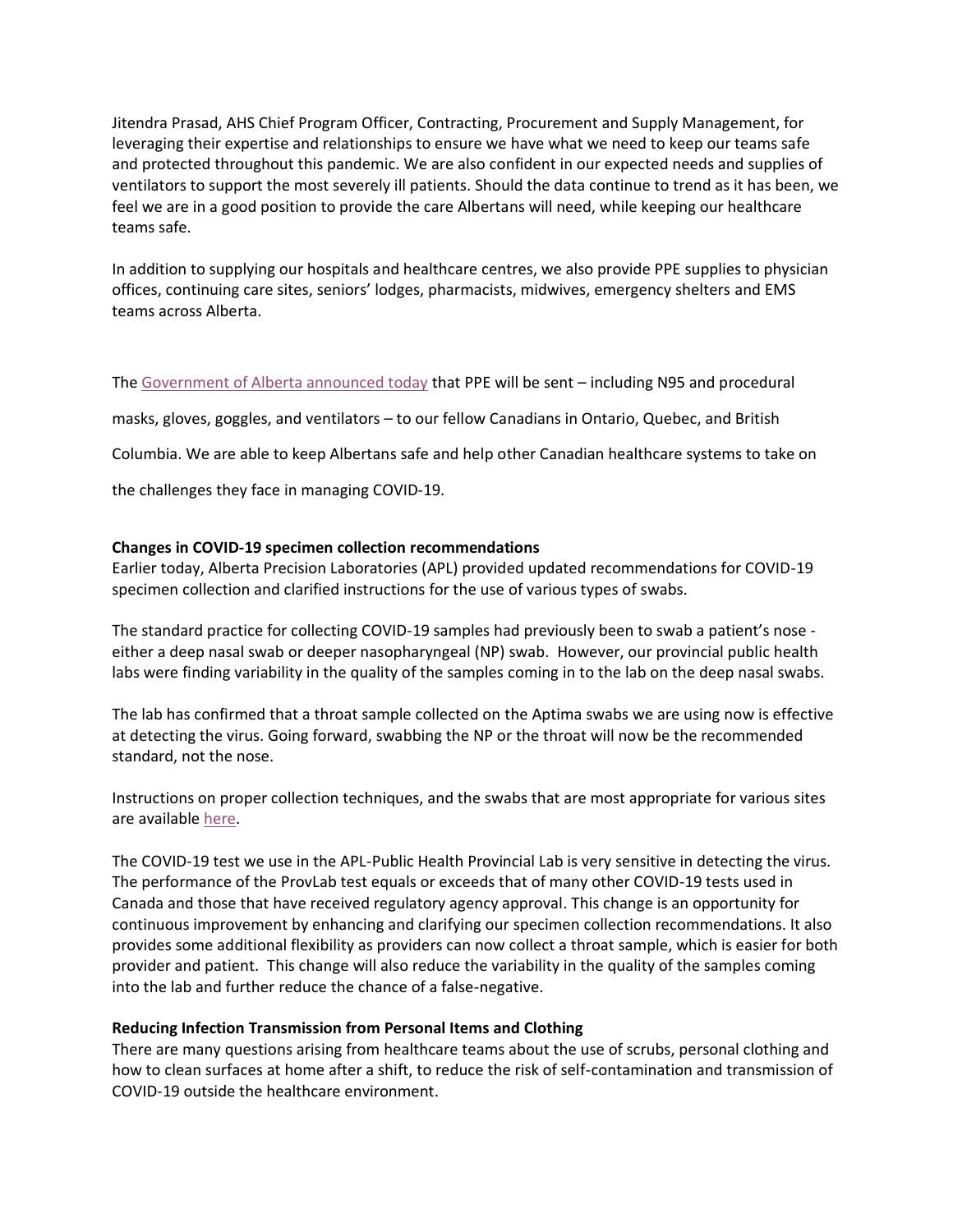PPE, including scrubs, are worn to protect clothing from contamination. By protecting yourself and using your PPE properly at work, you're also protecting your family members and loved ones. AHS-issued scrubs are supplied to areas where they are clinically necessary, for example, to staff on COVID-19 designated units, who provide direct patient care and to other areas where required by departmental policy. For more information refer to the [Healthcare Attire Information Sheet.](https://www.albertahealthservices.ca/assets/healthinfo/ipc/hi-ipc-hlthcare-attire-scrubs-uniforms-info-sht-z0-bpr-pt-care.pdf) Hair and shoe coverings are not required PPE. If hair coverings are worn for personal reasons; launder as per the [Healthcare](https://www.albertahealthservices.ca/assets/healthinfo/ipc/hi-ipc-hlthcare-attire-scrubs-uniforms-info-sht-z0-bpr-pt-care.pdf)  [Attire Information Sheet.](https://www.albertahealthservices.ca/assets/healthinfo/ipc/hi-ipc-hlthcare-attire-scrubs-uniforms-info-sht-z0-bpr-pt-care.pdf)

Here are some additional recommendations:

- · Washable clothing is preferred in the healthcare setting. Regularly launder clothing in a hot water wash cycle followed by a cycle in the dryer. For more information refer to the [Healthcare](https://www.albertahealthservices.ca/assets/healthinfo/ipc/hi-ipc-hlthcare-attire-scrubs-uniforms-info-sht-z0-bpr-pt-care.pdf)  [Attire Information Sheet.](https://www.albertahealthservices.ca/assets/healthinfo/ipc/hi-ipc-hlthcare-attire-scrubs-uniforms-info-sht-z0-bpr-pt-care.pdf)
- · Minimize contact between unprotected clothing and patient environments. For instance, do not lean up against walls, countertops, furniture, patient beds/cribs, or medical equipment.
- · Change your clothes at the end of a clinical day, either at the hospital or other facility, or once you arrive at home. If you change at work, transport the clothes you have changed out of into either a disposable plastic bag or a washable cloth bag that can be laundered at the same time as the clothes.

In addition to the above IPC recommendations, [physical distancing](https://insite.albertahealthservices.ca/main/assets/tls/ep/tls-ep-covid-19-social-distancing-at-work.pdf) is being practiced in work spaces to help reduce the spread of COVID-19 at AHS.

AHS has a dedicated page for [PPE information](https://www.albertahealthservices.ca/topics/Page17048.aspx) developed by the PPE task force, and more information about Infection Prevention and Control measures for personal items and clothing can be found [here.](https://www.albertahealthservices.ca/assets/info/ppih/if-ppih-covid-19-staff-tips-cloth-clean-z0-info-sht.pdf)

### **Message from the Wisdom Council**

We are thankful to our partners across the province as we collectively work with Albertans to slow the spread of COVID-19. Alberta's Indigenous communities have been collaborative and supportive in our efforts as we work together to support the unique needs of these communities. The Wisdom Council provides guidance and recommendations to ensure AHS develops and implements culturally appropriate and innovative health service delivery for Indigenous Peoples, including our work on COVID-19.

We received a very encouraging message this week, from the Wisdom Council Chair, Casey Eagle Speaker and Co-Chair, Wally Sinclair. Here are some excerpts from that message:

*We must remain diligent in staying home and doing our best to continue disinfecting our surrounding regularly. We've heard hand hygiene remains the single most effective action to prevent the spread of infection remember the importance of this advice to wash your hands frequently. Be sure to exercise, go for walks as it benefits your body, mind and spirit. Spring is a time to appreciate the beauty of Mother Nature, listen and watch the birds chirping, breath in the fresh air and give thanks we can still appreciate the beauty of re-birth of this beautiful planet we call home.*

*Focus on staying well spiritually, mentally, physically and emotionally. We have experienced many challenges but we have and will overcome. It has been and continues to be with our way of knowing that the warrior spirit in all of us needs to stay strong. Our Ancestors stood strong and*  we are still here. The future is always based on hope. We will come out of this dark time with a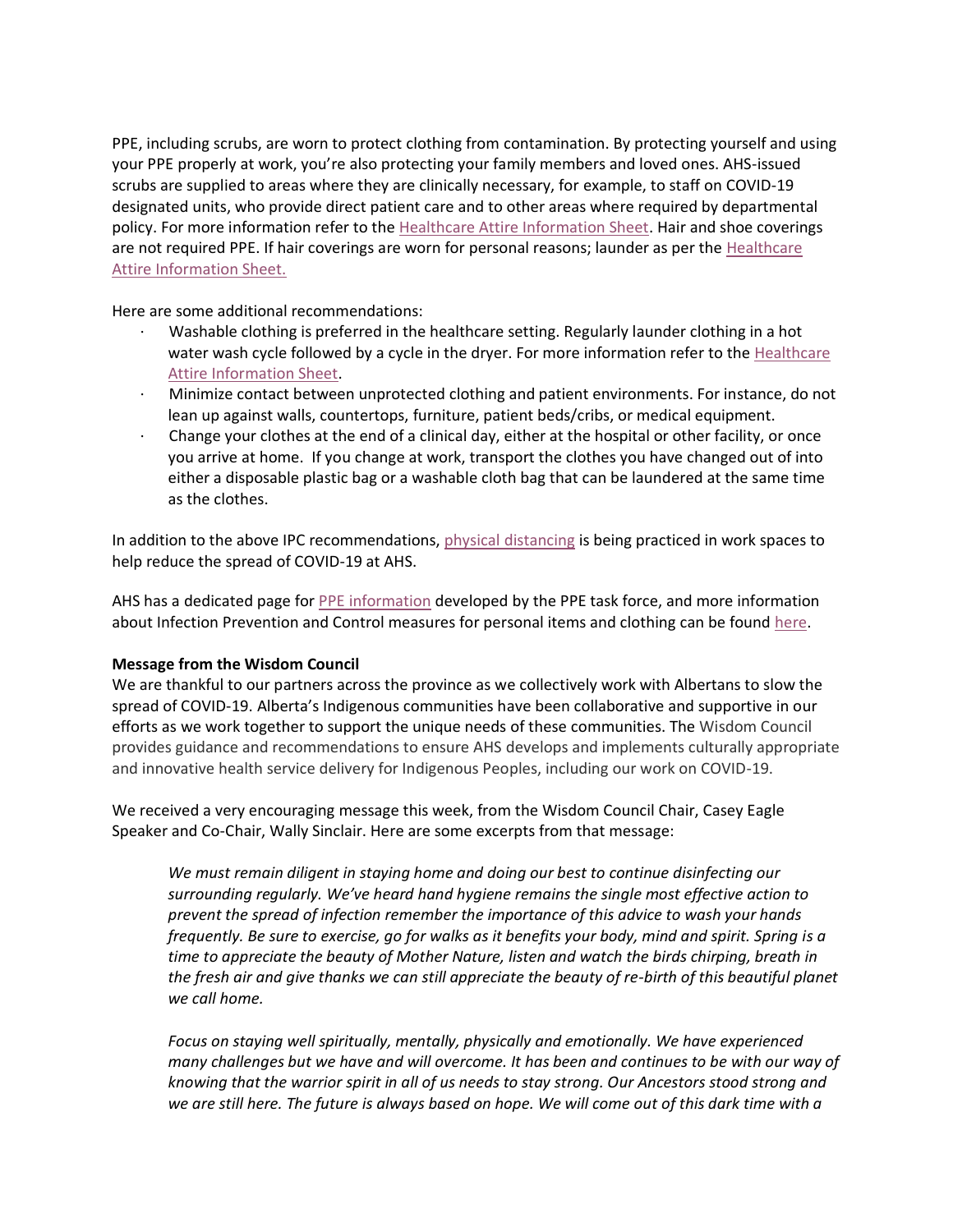*renewed sense of hope and love for each other. We continue to pray for our Wisdom Council members, Dr. Verna Yiu, AHS executive, IHP staff and all nurses*, *doctors and all healthcare frontline workers. We will get through this challenge TOGETHER! Trust and have faith in your prayers we will overcome.*

*In the Spirit of Health and Reconciliation (Reconciliaction)*

*-Casey and Wally*

### **New Recommendations for Continuous Masking**

There is emerging evidence that asymptomatic, pre-symptomatic or minimally symptomatic individuals can transmit COVID-19.

Alberta Health Services (AHS) is implementing a [continuous masking](https://www.albertahealthservices.ca/assets/info/ppih/if-ppih-covid-19-ppe-continuous-use-guidance-masking.pdf) strategy, in addition to use of personal protective equipment (PPE) as part of droplet and contact precautions.

The new strategy — consistent with guidance provided by the Public Health Agency of Canada and Dr. Deena Hinshaw, Alberta's Chief Medical Officer of Health — is intended to bring consistency across AHS and community healthcare settings, improve safety for both healthcare workers and patients, while aiming for judicious use of masks and PPE.

The recommended approach for masking of healthcare workers providing direct patient care or working in patient care areas in both AHS and community settings is as follows:

- Wear a surgical/procedure mask continuously, at all times and in all areas of the workplace when involved in direct patient contact or if adequate social distancing from patients and coworkers cannot be maintained.
- Use surgical/procedure masks in a judicious manner to help conserve supplies and ensure availability throughout this COVID-19 pandemic.
- The surgical/procedure mask should be immediately changed and safely disposed of whenever it is soiled or wet, whenever it may have become contaminated and after care for any patient on Droplet +/- Contact precautions (i.e. suspected or confirmed influenza-like illness or COVID-19).

The recommended approach for masking for healthcare workers who do not work in patient care areas and do not have direct patient contact:

- All staff who can perform their duties from home should do so to preserve PPE.
- Individuals whose function must be performed in person do not need to wear a mask but should practice social distancing.
- Masking is required if social distancing cannot be maintained or if entry into patient care areas is required.

There are several reasons for the new recommendations and why we're acting now:

- · There is concern some healthcare providers may have early or mildly symptomatic COVID-19. We are recommending continuous masking for those who are face-to-face with patients or who are in work settings where they cannot maintain a consistent six-foot (two-metre) physical distancing from co-workers. The strategy is aimed to protect patients and co-workers.
- · A broader healthcare worker masking policy may reduce the number of staff required to be furloughed in the event of exposure to COVID-19.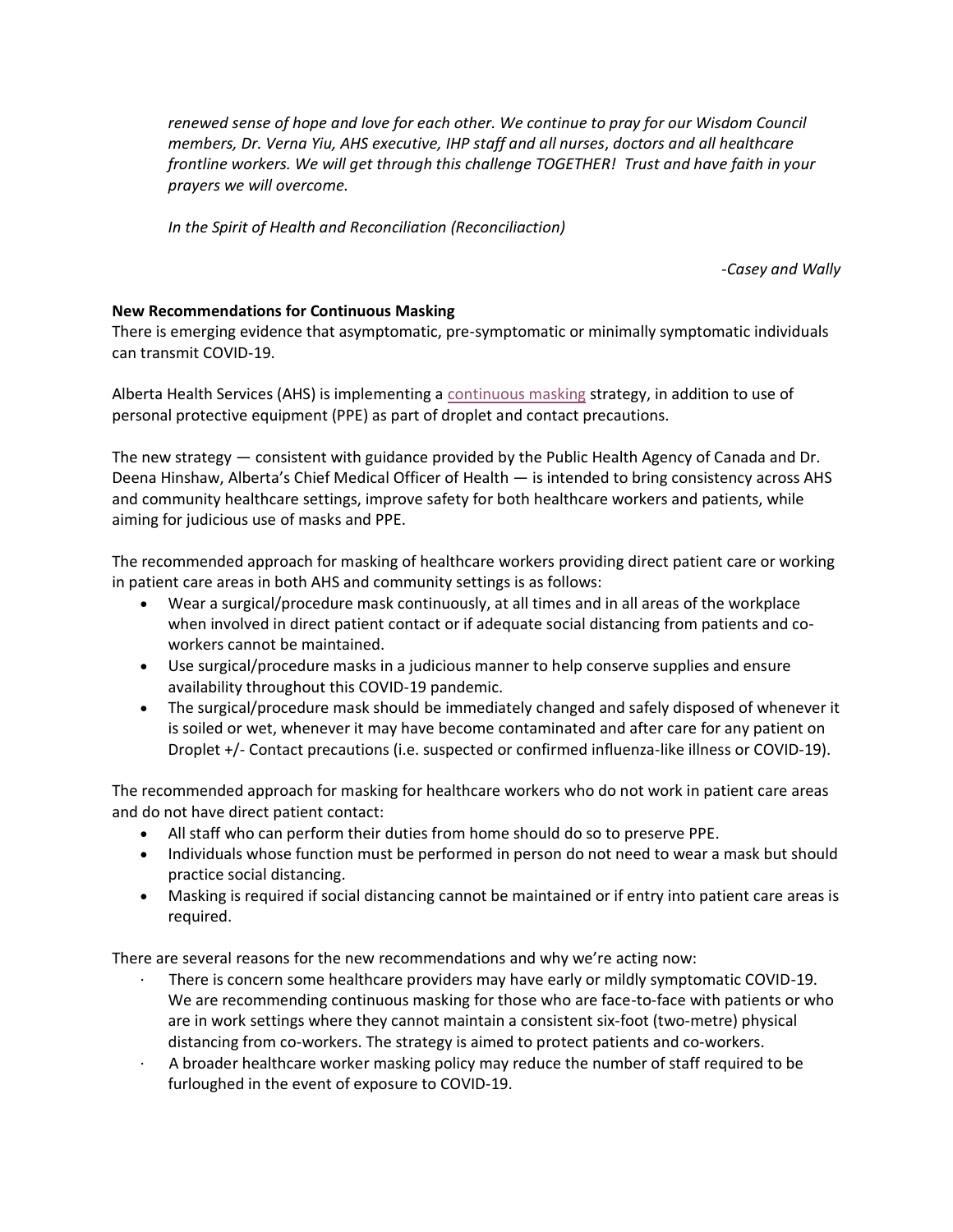· PPE conservation is critical and a sustainable approach is required. In other jurisdictions, a consistent policy of continuous mask use has led to reductions in overall PPE use.

**Please note:** This does not change requirements to self-isolate when sick, and NO healthcare worker with symptoms of illness should come to work. Also, both the Public Health Agency of Canada and Alberta's Chief Medical Officer of Healthrecommend all individuals, including healthcare workers, consider masking when they are out in public.

For more information on PPE guidance, please visit [www.ahs.ca/covidppe.](http://www.ahs.ca/covidppe)

### **New Continuing Care Restrictions**

Additional steps are being taken to prevent the spread of illness in continuing care facilities. All workers in these sites will be required to wear masks at all times when providing direct patient care or working in patient care areas. We are making this change to protect patients from inadvertent exposure from a healthcare worker who could be without symptoms, but still be infectious.

Continuous masking will also minimize the risk of an asymptomatic or pre-symptomatic healthcare worker exposing other workers to the illness. In addition to new masking requirements, we are requiring all workers in continuing care facilities to work at only one site. This will help prevent the spread of illness between facilities.

These requirements are currently in effect in outbreak locations for all long term care and supportive living sites across the province. Work is underway with the organizations that provide care in these settings to transition to this requirement, which will be implemented beginning late next week.

## In the Zones

#### **Zone Emergency Operations Centre (ZEOC) Update – North Zone**

Our North Zone Population, Public and Indigenous Health (PPIH) team continues to be in communication with representatives from the 33 First Nations, eight Métis Settlements and Métis Nation of Alberta, and has been working with Friendship Centers on urban Indigenous supports, including vulnerable populations, as the pandemic continues to evolve in our province. The PPIH team is hearing their concerns, noting their vulnerable populations, and is providing resources to educate and equip their communities around COVID-19.

#### **Temporary Expansion to Peter Lougheed Centre**

It was announced today that an expansion to the Peter Lougheed Centre (PLC) in Calgary will help meet patient needs during the COVID-19 pandemic.

Alberta-based Sprung Structures has donated a temporary structure to AHS that will add up to 6,000 square feet of treatment space which will be located in AHS parking lots 10 and 17, next to the PLC. Work is now underway to prepare the site for the structure, which is 70 metres by 105 metres, and will create approximately 100 more care spaces for Calgary-area patients. It is a tensioned membrane building, which combines an aluminum substructure with highly tensioned membrane panels. AHS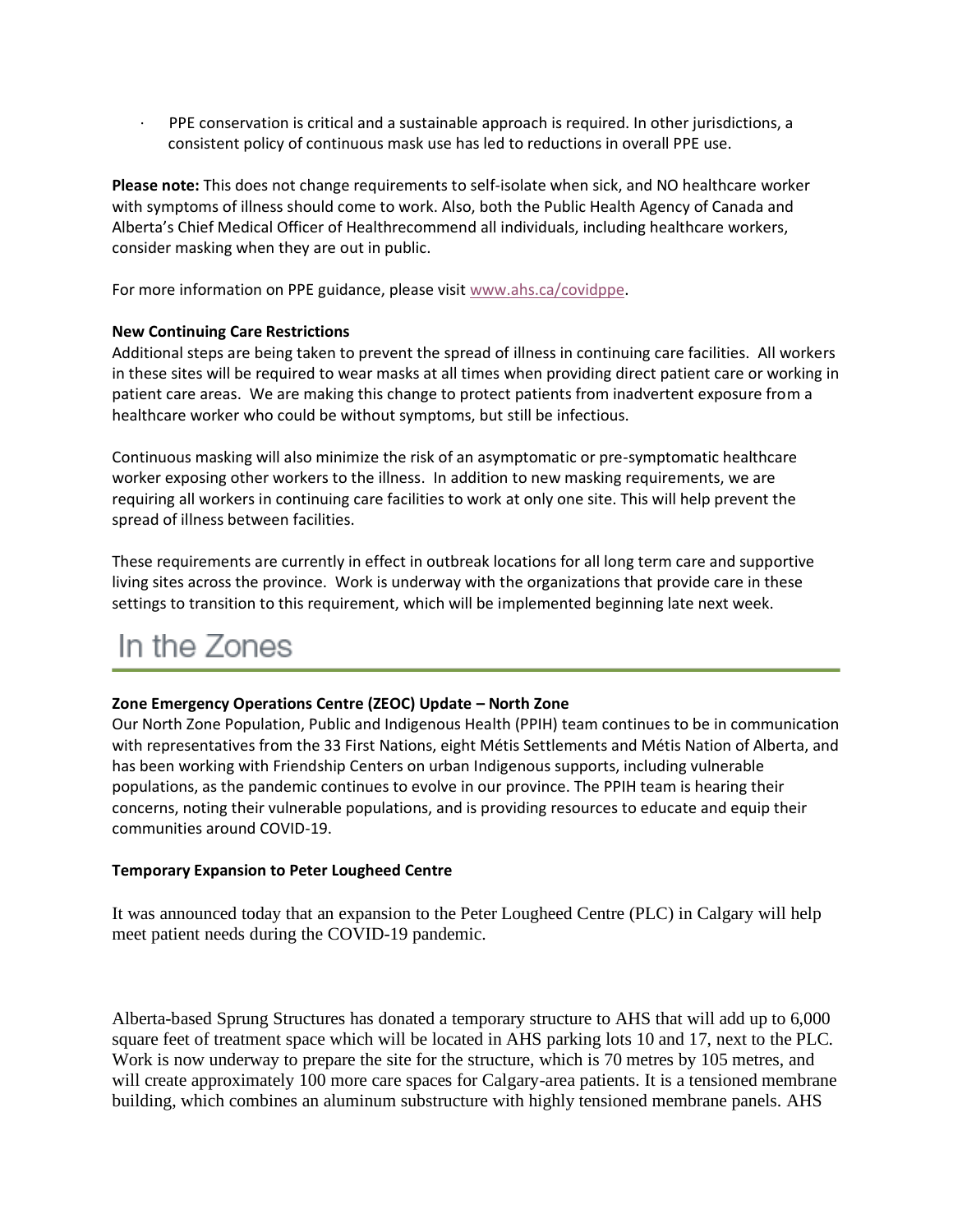will invest up to \$3 million to turn the structure into a site for safe, high-quality healthcare delivery which meets all standards for infection prevention and control.

There have been 835 cases of COVID-19 identified in the Calgary zone as of April 8. This represents 61 per cent of all the cases in Alberta. AHS is working on other measures to increase the number of acute care beds in the Calgary zone and throughout the province in response to a surge of demand caused by COVID-19. These measures include postponement of all elective surgeries and procedures, and identifying non-clinical spaces in AHS facilities that can be adapted for patient care. In all, AHS is ensuring that more than 3,000 acute care and intensive care spaces are available for patients with COVID-19.

More details will be shared as this project and construction take shape.

### **Patient Care Handouts Available Online**

Albertans can now read about [COVID-19 self-care instructions](https://myhealth.alberta.ca/Alberta/Pages/Coronavirus-Disease-(COVID-19)-Care-Instructions.aspx) and [how to manage symptoms of COVID-](https://myhealth.alberta.ca/Alberta/Pages/How-to-manage-symptoms.aspx)[19 at home](https://myhealth.alberta.ca/Alberta/Pages/How-to-manage-symptoms.aspx) on MyHealth.Alberta.ca. These two patient care handouts provide concise COVID-19 related general health information and home care advice. The health information has been reviewed by AHS medical experts and is approved for use by healthcare providers across Alberta to provide:

- standardized online patient education
- · discharge instructions at the point of care
- home care advice by Health Link tele-triage staff

MyHealth.Alberta.ca team currently is working to make the handouts available through [ahs.ca/covid](https://www.albertahealthservices.ca/topics/Page16944.aspx) online resource as well as in Connect Care system for discharge workflow.

# Be Well - Be Kind

### **#FoundationsofGratitude shows support for healthcare heroes**

We're incredibly grateful to our health foundation partners for launching #FoundationsofGratitude today. Through this campaign, foundations from across the province are coming together to show their appreciation for healthcare professionals and support staff during the COVID-19 pandemic.

Albertans are asked to join the foundations in showing support, by creating and placing hearts in their windows at home, and sharing images of their "HEARTwork" and messages of support online, using the social media tag#FoundationsofGratitude.

Thank you to our talented and compassionate staff who are facing COVID-19 head on to support Albertans. We also thank our foundation partners and their donors for their tremendous contributions toward healthcare in our province. For more information on #FoundationsofGratitude, visit [here.](https://www.albertahealthservices.ca/topics/Page17071.aspx)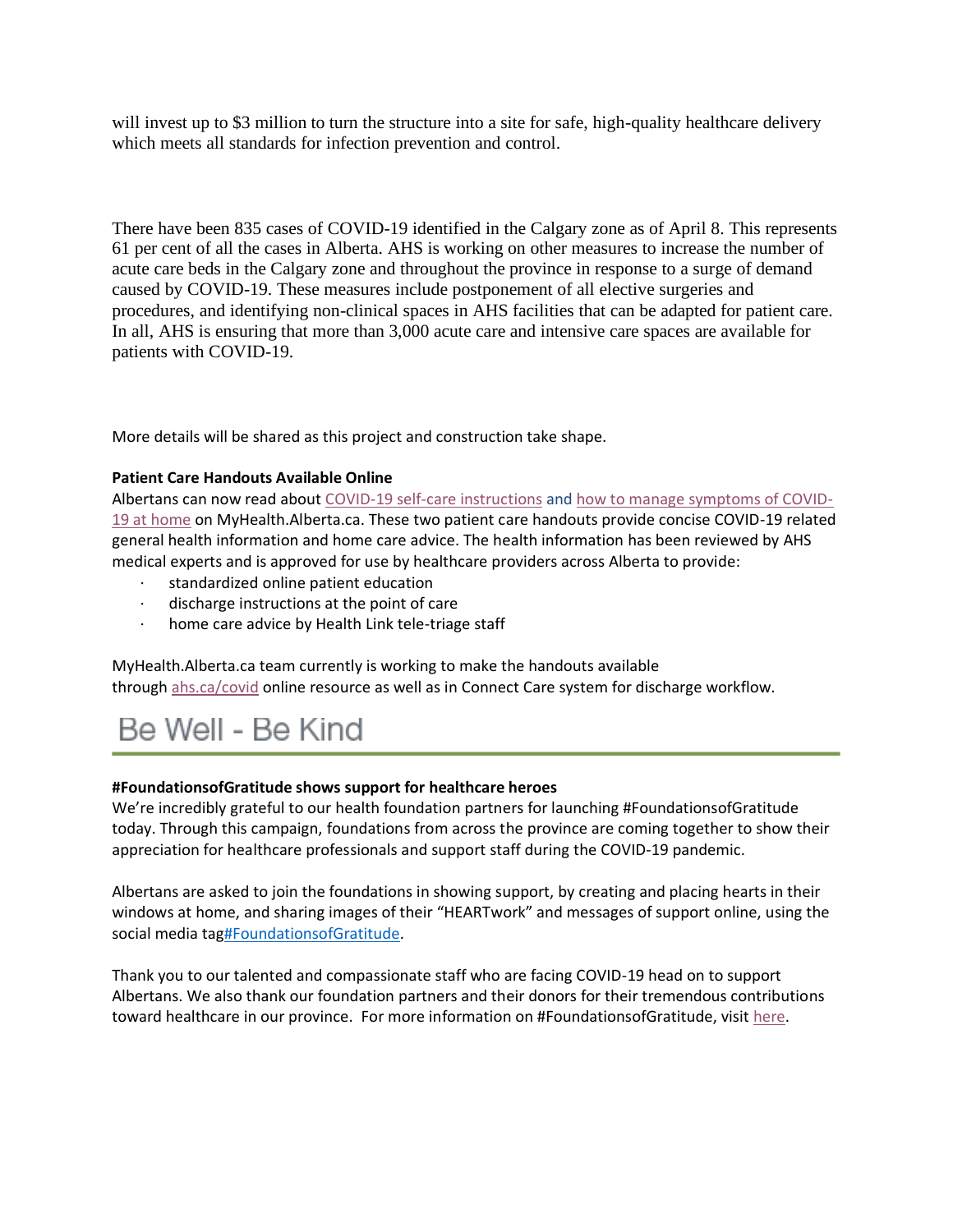

# #FoundationsOfGratitude

### **COVID-19 Effect on Addiction and Mental Health**

A weekly digest providing the latest literature and resources regarding the effect of COVID-19 on addiction and mental health is available. Every Monday, the newest evidence and resources will be shared and compiled by the AHS Provincial Addiction and Mental Health Knowledge Exchange team. You can [subscribe](https://secure.campaigner.com/CSB/Public/Form.aspx?fid=1809774) to receive the latest updates.

In seriousness, these are very difficult times for most of us, as we face new realities and increasingly stringent restrictions. Many of us are juggling working remotely, with the intensified pressures of home life, while navigating the overwhelming information about COVID-19 coming at us. But, in the midst of all of this, there can still be great hope. We have been reminded daily of the meaningful and wonderful ways humans are coming together to help each other with kindness and compassion. There is much good in our world to celebrate, even during this pandemic. This video is such a poignant and uplifting [illustration to remind us to choose hope.](https://www.youtube.com/watch?v=q-Ik_YdsI9o&feature=youtu.be)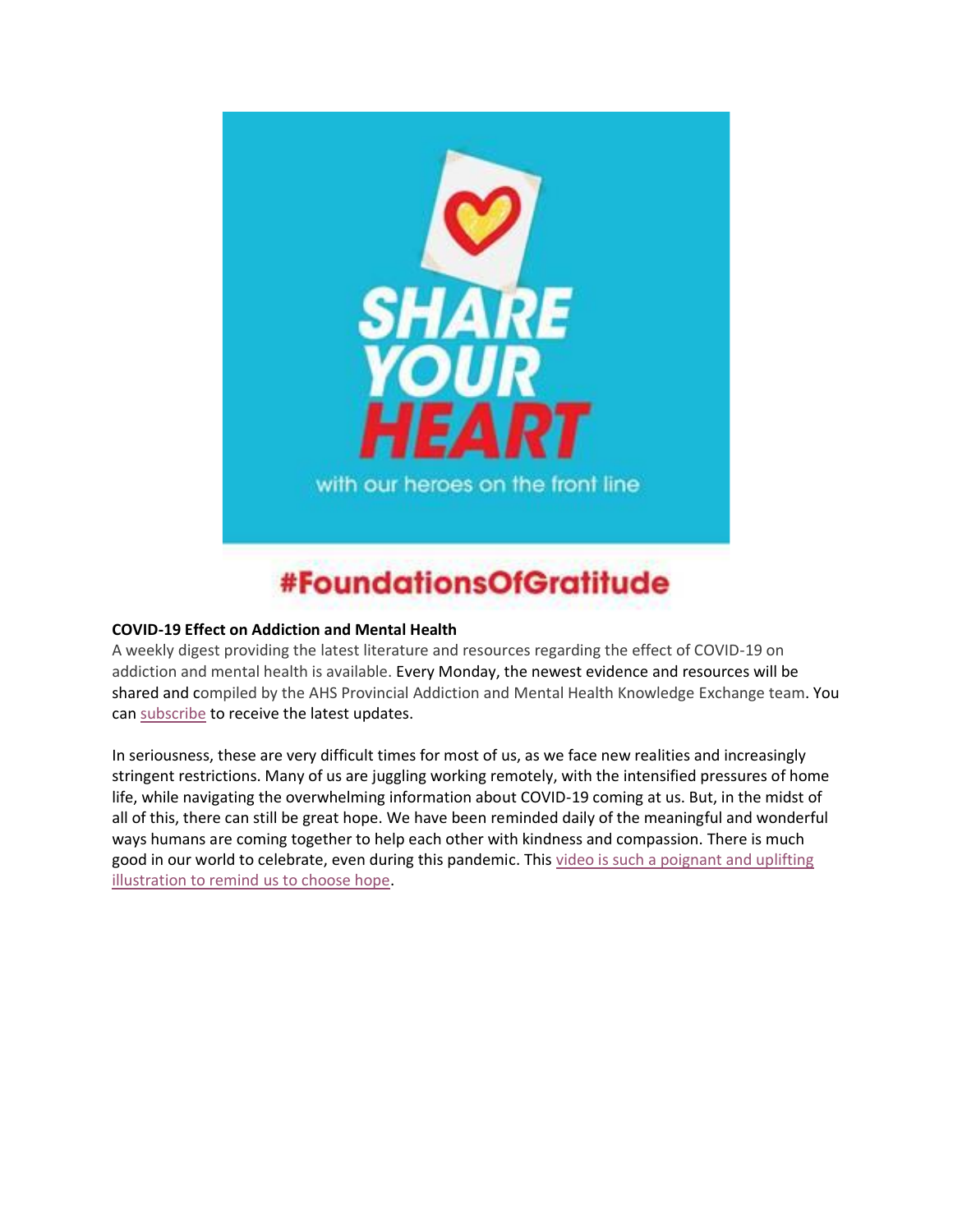

We are confident our expected needs and supplies of ventilators will support the most severely ill patients. If data continues its current trend, we feel we will be in a good position to give Albertans the care they will need and keep our healthcare teams safe.

We are working with Alberta's Provincial Operations Centre and Provincial Emergency Social Services to ensure our partners have adequate inventory for essentials services.

### For more information see:

- [Guidelines for Continuous Masking in Healthcare Settings](https://www.albertahealthservices.ca/assets/info/ppih/if-ppih-covid-19-ppe-continuous-use-guidance-masking.pdf)
- · [Guidelines for Continuous Masking in Home Care and Congregate Living Settings](https://www.albertahealthservices.ca/assets/info/ppih/if-ppih-covid-19-ppe-continuous-masking-home-care-congregate.pdf)

### **Cleaning at Home**

Many healthcare workers, first responders and essential services workers have asked how they and their families can be safe at home.

High touch surfaces are those touched often and most likely to be contaminated, such as:

- · Tabletops
- · Light switches
- Door knobs
- · Sink taps
- · Toilet handles
- · Kitchen counter tops.

Clean and disinfect high touch surfaces daily or when visibly soiled.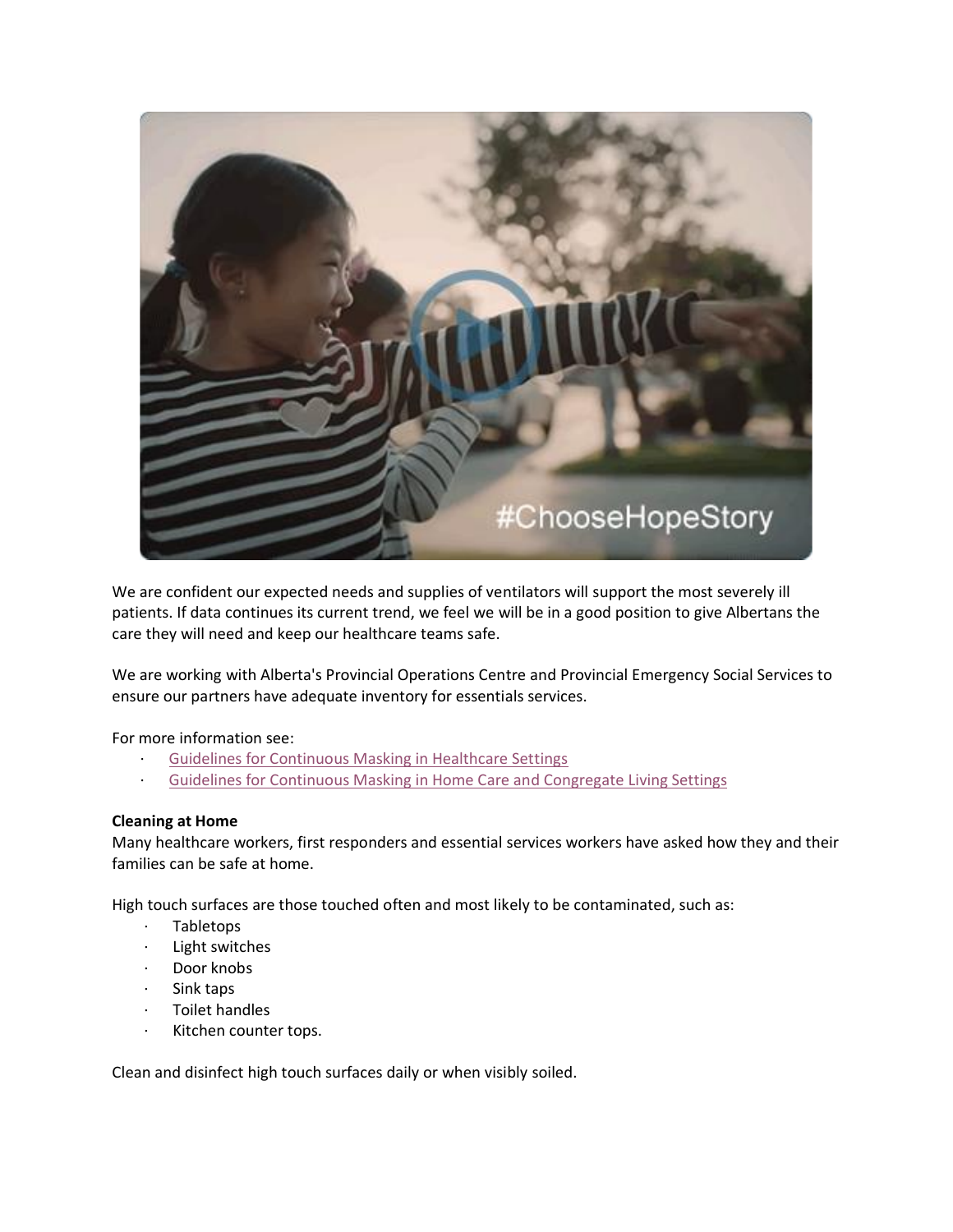Use a "wipe twice" or 2-step process to clean and disinfect. First wipe the surface thoroughly with soap and water to clean and remove soiling and debris. Then wipe again with a clean cloth saturated in a disinfectant to destroy or de-activate COVID-19 and other micro-organisms.

### **[Environmental Public Health recommends](https://www.albertahealthservices.ca/assets/wf/eph/wf-eh-surface-cleaning-disinfection-gi-outbreaks-child-care.pdf)** two disinfectants:

- · Diluted household bleach. Prepare fresh daily; add 80 mL (1/3 cup) of 5% household bleach to 4 litres (16 cups) of water.
- Accelerated hydrogen peroxide (0.5%), used according to label instructions.

AHS has a dedicated page for [PPE information](https://www.albertahealthservices.ca/topics/Page17048.aspx) developed by the PPE task force, and more information about Infection Prevention and Control measures for personal items and clothing can be found [here.](https://www.albertahealthservices.ca/assets/info/ppih/if-ppih-covid-19-staff-tips-cloth-clean-z0-info-sht.pdf)

### **April 15, 2020 Webinar: COVID 19 AND DIALYSIS PATIENTS Your Questions Answered**

This message is intended to advise you of an upcoming webinar presented by the Kidney Foundation in partnership with the Canadian Society of Nephrology.

COVID-19 is a serious health threat and the situation is evolving daily. In these uncertain times, it's normal to feel anxious, especially for those with underlying health conditions. Talking to people you can trust and getting the information you need can help. The Kidney Foundation, in Partnership with The Canadian Society of Nephrology is proud to present this webinar, COVID-19 and Dialysis Patients - Your Questions Answered.

### **COVID 19 AND DIALYSIS PATIENTS Your Questions Answered Wednesday April 15th, 2020 - 12:15 – 1:45 Eastern Time**

More information on this webinar, including how to register, can be found in both the attached document and the link below [https://cdn.cyberimpact.com/clients/21780/public/4ab19ca3-3211-4a55-a5de](https://cdn.cyberimpact.com/clients/21780/public/4ab19ca3-3211-4a55-a5de-eefb1422d9d0/files/COVID/Flyer_-_COVID-19_and_Dialysis_Patients_-_Your_Questions_Answered.pdf#page=1)eefb1422d9d0/files/COVID/Flyer - COVID-19 and Dialysis Patients -[\\_Your\\_Questions\\_Answered.pdf#page=1](https://cdn.cyberimpact.com/clients/21780/public/4ab19ca3-3211-4a55-a5de-eefb1422d9d0/files/COVID/Flyer_-_COVID-19_and_Dialysis_Patients_-_Your_Questions_Answered.pdf#page=1)

### **Pregnancy During the COVID-19 Pandemic STUDY:**

Please see below for a Facebook link and a website link to a recently launched study that will examine stress in pregnant women during the COVID-19 pandemic. This study has been approved by the University of Calgary Conjoint Health Ethics Board. We would appreciate broad dissemination through your networks. Please note that participants must live in Canada and be able to respond in English (we are working on a French translation). Thank you!

[https://www.facebook.com/Pregnancy-During-the-Covid-19-Pandemic-](https://www.facebook.com/Pregnancy-During-the-Covid-19-Pandemic-105854971072121/?modal=admin_todo_tour)[105854971072121/?modal=admin\\_todo\\_tour](https://www.facebook.com/Pregnancy-During-the-Covid-19-Pandemic-105854971072121/?modal=admin_todo_tour)

<https://www.pregnancyduringthepandemic.com/>